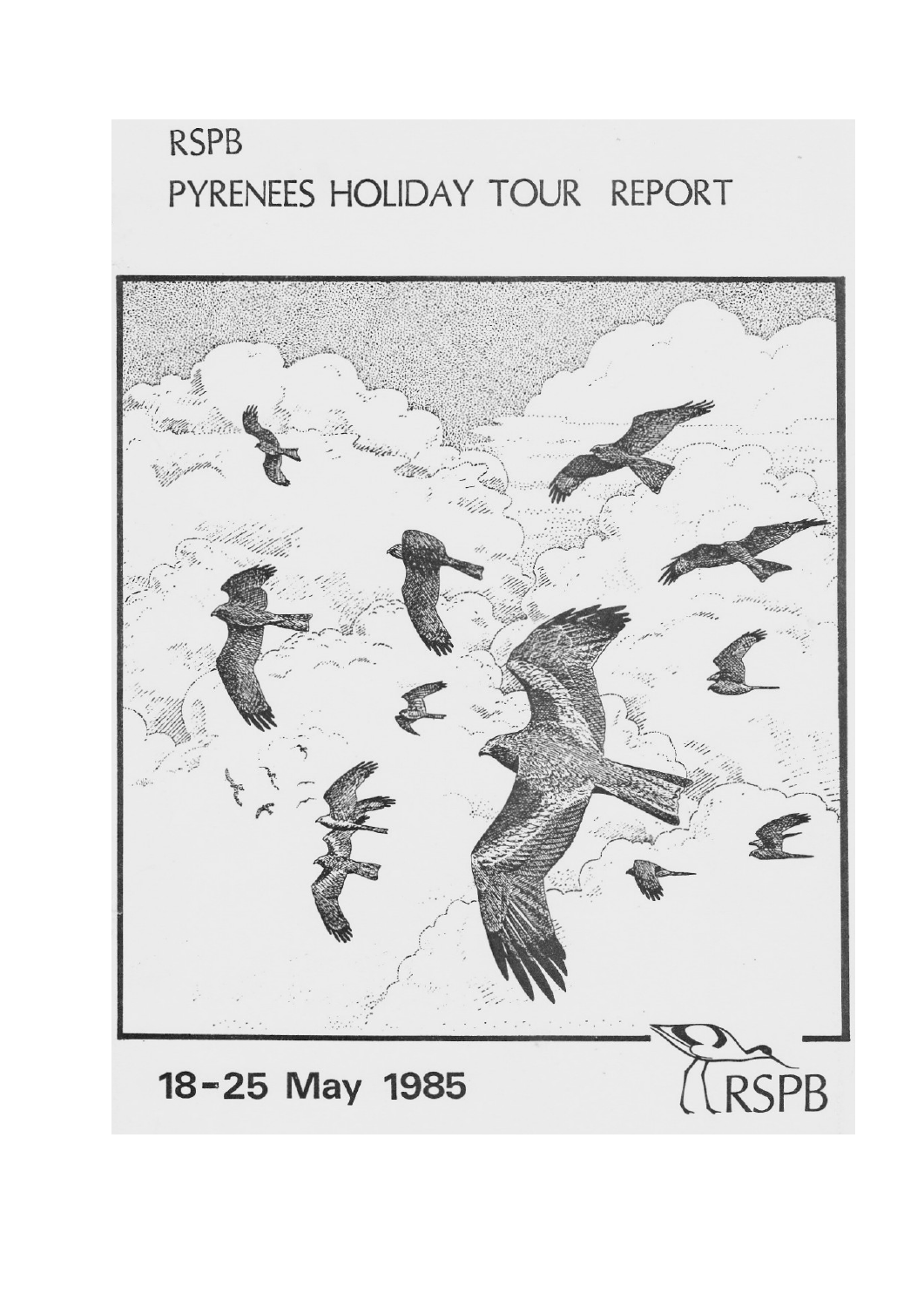# **RSPB TOUR TO THE SPANISH PYRENEES 18 – 25 May 1985**

#### Chris Durdin

## Saturday 18 May ‐ Heathrow to Berdún

Our flight left Heathrow soon after 2.30 pm and was in Bilbao in one and a quarter hours; a much easier trip than many of us had had to Heathrow. At Bilbao we were met by John Boucher, our host at Berdún's Painting School, and we set off eastwards towards our destination.

During the three‐hour drive before our stop for supper we had our first taste of the richness of the area for birds of prey, with buzzard, a male hen harrier and black kites all seen. The best bird of the coach journey, though, was the white stork on its massive nest on the church at Gamara Mayor. On the return journey when we paused briefly at the traffic lights, two large but still downy young could be easily seen.

Our first taste of Spanish cooking was quite a treat with a choice of starters followed by, among others, rabbit cooked with garlic then fruit or ice cream, all washed down with lashings of red wine. Some of the wine was spilt generously on the paper table‐cloth; the first of many we were to ruin during the week! An hour or so's drive later we were in the fortified hilltop village of Berdún. Soon after we were tucked up in bed with our hot water bottles. But it was, in fact, no cosy, quiet first night; quite the reverse. A fiesta was taking place, and shouting, drunken singing and a horn carried on for most of the night!

#### Sunday 19 May – around Berdún – to the Río Veral and the Río Aragón

A pre‐breakfast walk along the parapets for some showed us that the abundant local nightingales could be seen as well as heard. The first of hundreds of serins were seen and corn buntings heard, and spotless starlings were on the buildings and elsewhere. Other birds that morning included blackcap, great tit, chaffinch, goldfinch, swift and swallow.

After breakfast at Prudencia's and a few introductory words from John Boucher, we set off down the rough track across 'the Badlands' towards the Río Veral. The gauntlet of local dogs weʹd expected came to nought; the few that were regularly around barked a little but were a likeable friendly lot, very happy to be made a fuss of.

With the sun coming up we set off – shirt-sleeve weather already – so the birds of prey started to move on the thermals and updrafts. Five honey buzzards circled overhead, the first two being particularly pale birds, then a buzzard ‐ excellent for learning the difference in the air. Then Egyptian vulture, followed by griffon vulture, plus black and red kites ‐ almost too much to take in. An Alpine swift appeared with the swifts and raptors above. Nearer ground level, crested larks, nightingales and serins were seen by most people, plus black redstart, woodchat shrike and linnets. The wheatears encouraged a little controversy, but all appeared to be common wheatears, and we failed to find a black‐eared wheatear the whole trip.

From the bridge over the Río Veral there were common sandpipers and among the scrub and hedges on the other side, spotted flycatchers, white wagtails, garden warblers and that rather elusive bird on the continent - a robin! On the rough slopes beyond the river we searched briefly for ortolan buntings which only Jeremy found at this stage, though many of us saw them later in the week. On the way back we found the first of many Early Spider Orchids at the bottom of the slope, and up the hill we added turtle dove and subalpine warbler.

Lunch at Prudencia's was a wonderful seafood paella - surprising, perhaps, so far from the sea. Then we moved off down the road towards the Río Aragón. Quails were calling in the cultivated fields and whitethroats from hedgerows. We enjoyed wonderful views of scarce swallowtails. As the road curves leftwards down to the river, there is a good patch of scrub where we found subalpine and melodious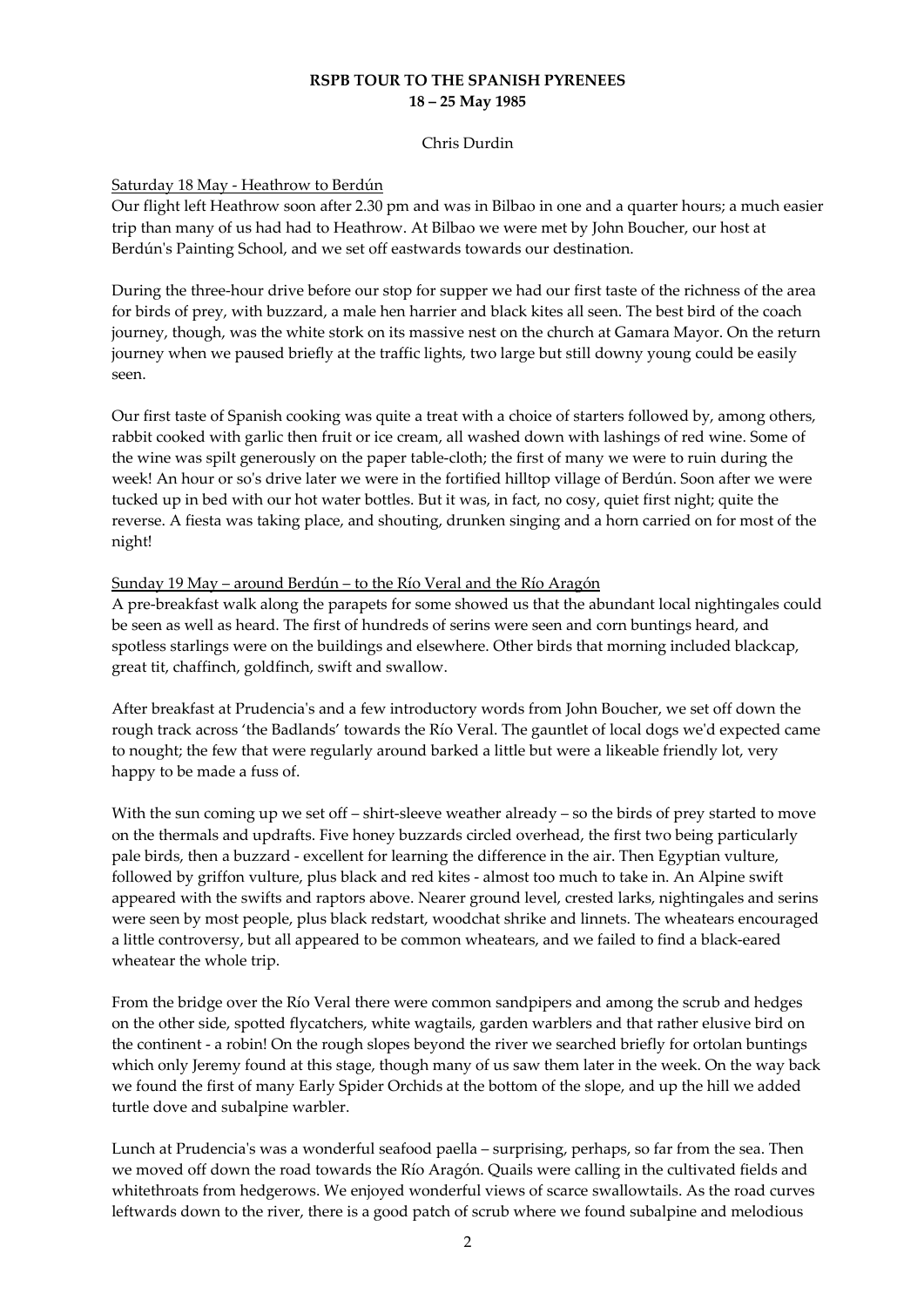warblers and stonechats. A sparrowhawk flew overhead. A singing skylark was followed by two woodlarks on the ground by the road. There cannot be many places where you can find skylark, woodlark and crested lark within such a small area.

On the Río Aragón, as well as common sandpipers again, little ringed plovers flew round and landed on the rocky island in the river, then virtually disappeared from view. A Cettiʹs warbler sang loudly from the scrub ‐ we never were to actually see one, but that's not unusual for this species. The Río Aragón turned out to be one of those unusual places where three species of wagtails can be seen: grey wagtails, so typical of mountain or fast flowing rivers, white wagtails and some splendid Spanish yellow wagtails.

Then, extraordinarily, a large bird of prey with a pointed tail appeared. As it disappeared up and away, it became clear that it was the elusive lammergeier, miles from the mountains. Fortunately, this was not to be our last. John Boucher collected us from the other side of the river, and while he ferried us, car load at a time, bee-eaters appeared; some saw as many as seven. Also in the area, seen only by some, were woodchat shrikes, a hoopoe and golden orioles, calling from the poplars.

Before supper, we joined the crowd in the square to watch a group of dancers, castanets and all, accompanied by rather over‐amplified Spanish folk singers.

After supper, a few of us gathered in the churchyard, hoping to see a scops owl. After persistently imitating its whistling, monotonous "piu" call, one briefly alighted on a wire. Just to confuse matters, a midwife toad was also calling, which is remarkably similar! A barn owl flew from the church and into the darkness. Funnily, after working hard for a brief glimpse of the scops owl, they then called continuously most of the night within easy earshot. Certainly preferable to last night's fiesta!

#### Monday 20 May ‐ Sotonera and Riglos

Those who came on todayʹs breakfast walk saw, for the first time, the village rock sparrows. Itʹs a difficult species to get to grips with, but at the far end of the village where the pine trees and scrub below us are replaced by a rocky and grassy area, there they are, sitting on telegraph posts and wires. They were there to be seen on many occasions; probably everyone found them at least once. Other birds on this morning's walk were garden warblers (at least ten), a wood warbler and a distant male redstart.

An hour's coach drive took us to a point on the main road where we could view the impressive cliffs of Riglos. Vultures overhead, as usual it now seemed, crag martins, a mystery falcon (probably a peregrine) and a distant short‐toed eagle on a post.

Next stop was the lake at Sotonera. Julio took us to the wrong bit at first, before being redirected to the marshy side on the north of the lake. Walking down the muddy track towards the lake, out best bee‐ eaters to date perched on a dead bush, and a little owl flew by. The lake was not as good as it had promised as the water level was very high; there were tamarisk bushes poking out of the water. Nonetheless, we were able to see several new species, as well as some familiar ones like mallard, coot and black-headed gull! Great reed warblers perched obligingly at the tops of reeds, Cetti's warblers sang noisily from thickets and one fan-tailed warbler was heard. Corn buntings were everywhere. On the field near the lake we found a stone‐curlew which sat fairly still while many people looked at it through Richardʹs telescope. The only other warbler was a passage whimbrel; the water level was too high even for the hoped-for stilts and avocets. One or two found a distant calandra lark; we all had good views of more Spanish yellow wagtails.

We returned, optimistically perhaps, to where we'd seen the bee-eaters for lunch. They had gone but a woodchat shrike appeared instead. Rather more in evidence were far too many mosquitoes for comfort.

To Riglos, after lunch, where we parked below the village, and walked past the washhouse and up to where the church is practically built into the cliffs. The promised rock sparrows were there, on the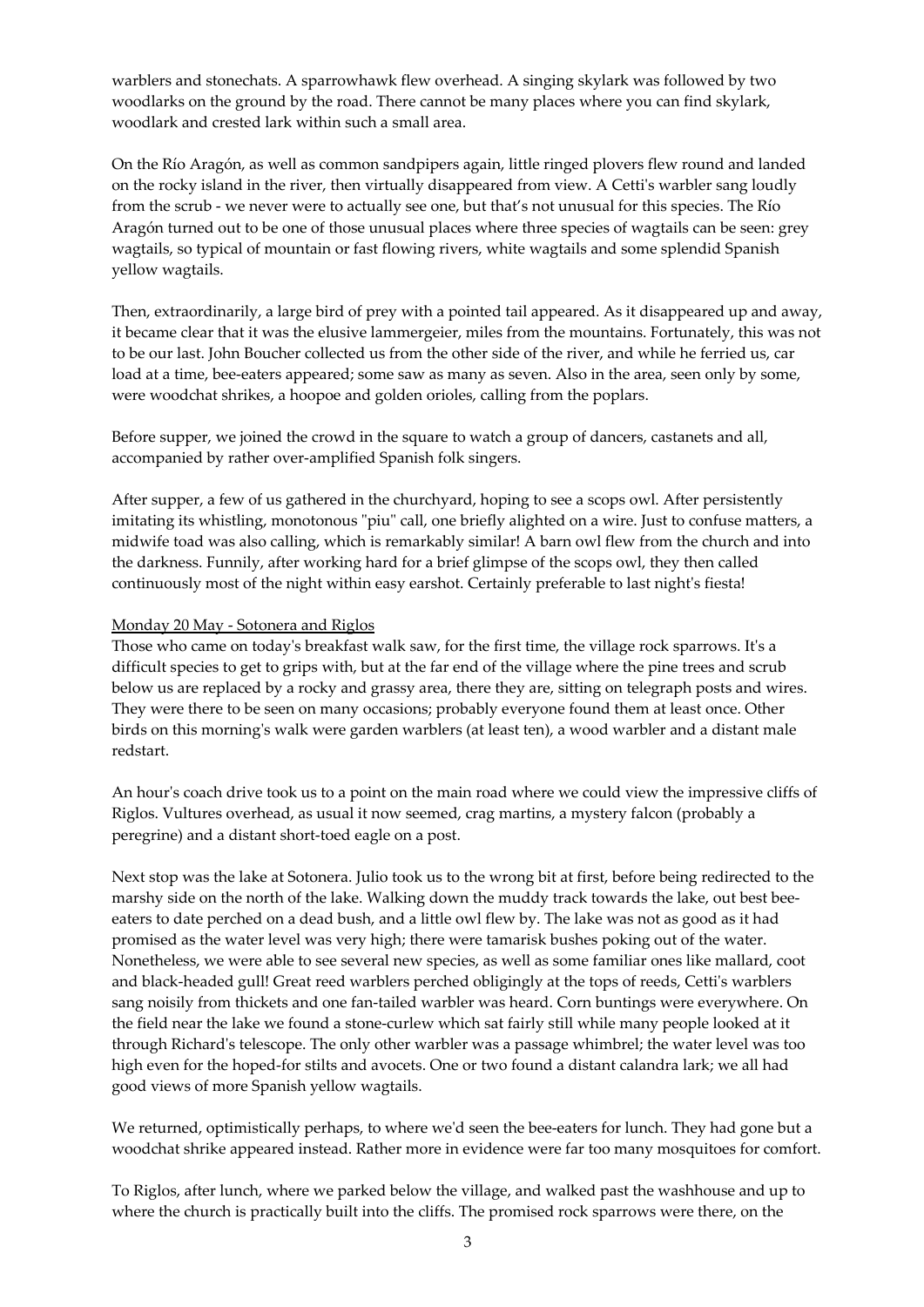church, plus black redstarts. A black wheatear perched, half hidden most of the time, on a rock above us. Even more neck‐straining was a blue rock thrush up there somewhere; sometimes near that patch of pink flowers, sometimes not. Turning right along the bottom of the cliffs we found a rather easier blue rock thrush, our first and best Sardinian warblers, subalpine warbler, choughs overhead and lots of vultures. After sheltering from a quick cloud burst we wandered down again, finding tassel hyacinth in a field, and four of us watched black redstarts disappearing into a nesting hole in a house. The return journey, in Julio's safe hands as always, took one and a quarter hours.

## Tuesday 2l May ‐ Arbayún and Lumbier

An early start today with breakfast at 8 am, leaving at 8.45 am so no pre-breakfast walk. The reason for the early start was to be early at the Hoz de Arbayún, a spectacular gorge, and good for raptors which emerge as the sun rises and the air starts to move. There is even a viewing area provided. As we arrived, a splendid adult Bonelliʹs eagle circled low over us, obligingly showing us both its white underside and the white patch on its back. Griffon vulture after griffon vulture soared or glided over us ‐ too amazing for words. Egyptian vultures were around too, and a fluffy young griffon on the cliffs. Also seen were blackcaps below us, crag and house martins, alpine swifts, and subalpine warbler. A rock bunting perched for a while on a small tree and then was replaced by a cirl bunting.

The plants here were excellent too, including some wonderful Lady Orchids, Globularia, Asphodels, Blue Aphyllanthes and Pyrenean Hyacinth.

After an hour and a half here, John Boucher guided us to the start of the Hoz de Lumbier, a walk along a lovely narrow gorge that once had a railway going through it. From midday until Julio picked us up at about 5.30 pm at the other end of the gorge, we pottered slowly in the warm sunshine, looking at birds, flowers and butterflies. We had torches with us for two short railway tunnels, but they were by no means essential. First discovery was both house and crag martins nesting on a rocky overhang. Itʹs not often you see house martins nesting anywhere other than on a house, but even here, house sparrows had taken over one nest. Spectacular Pyrenean Saxifrages were throwing out their columns of flowers from their basal rosettes on the rocks above. Ravens, Alpine choughs, griffon and Egyptian vultures were flying overhead; subalpine and melodious warblers were both seen and, by some, a Dartford warbler in the scrub on the hillside. A wryneck called persistently below the Dartford warbler spot and eventually it was located in a hedgerow between us and the river. But probably best bird of the lot was a male golden oriole, seen at last by most of us at least, in a riverside poplar. Finally, Richard and Wyn found a tawny pipit in a field just before the village. Wandered through the village, turned right over the bridge to where Julio met us with the coach. Not that we left straightaway - a well-earned drink in the conveniently situated bar came first! A coach journey of about three-quarters of an hour brought us home to Berdún.

After supper was our most determined attempt at scops owling. After failing to see them in the churchyard, we moved towards the calling male beyond Prudencia's. As we stood looking over the edge, two small owls, lured in it seems by my persistent imitation, landed briefly in the grass in front of us. We backed off, in the hope that they would land on the rail and be silhouetted in the twilight. The two small owls flitted past us, perhaps just fifteen feet away. We didnʹt see them well enough to be certain that they were scops owls on shape, but I think none of us really doubted what they were.

# Wednesday 22 May ‐ Hoz de Biniés

An early morning walk for some through "the Badlands" to the slopes on the other side of the Río Veral. The o rtolan bunting was speedily located ‐ a singing male.

An easier day today with a trip to the local Hoz de Biniés. John and Viv Boucher ferried us by car to the start of this splendid gorge. As we arrived in fits and starts the group did not really gather together at any point, but we all explored and watched at our own pace. The butterflies were outstanding, with Scarce Swallowtail, Moroccan Orange Tip, Spanish Festoon and Cleopatra (like a brimstone with orange on the fore-wing). New birds for the trip were long-tailed tits and jays, but probably the best birds were delightful, dancing grey wagtails and black‐bellied dippers towards the far end. Rivalling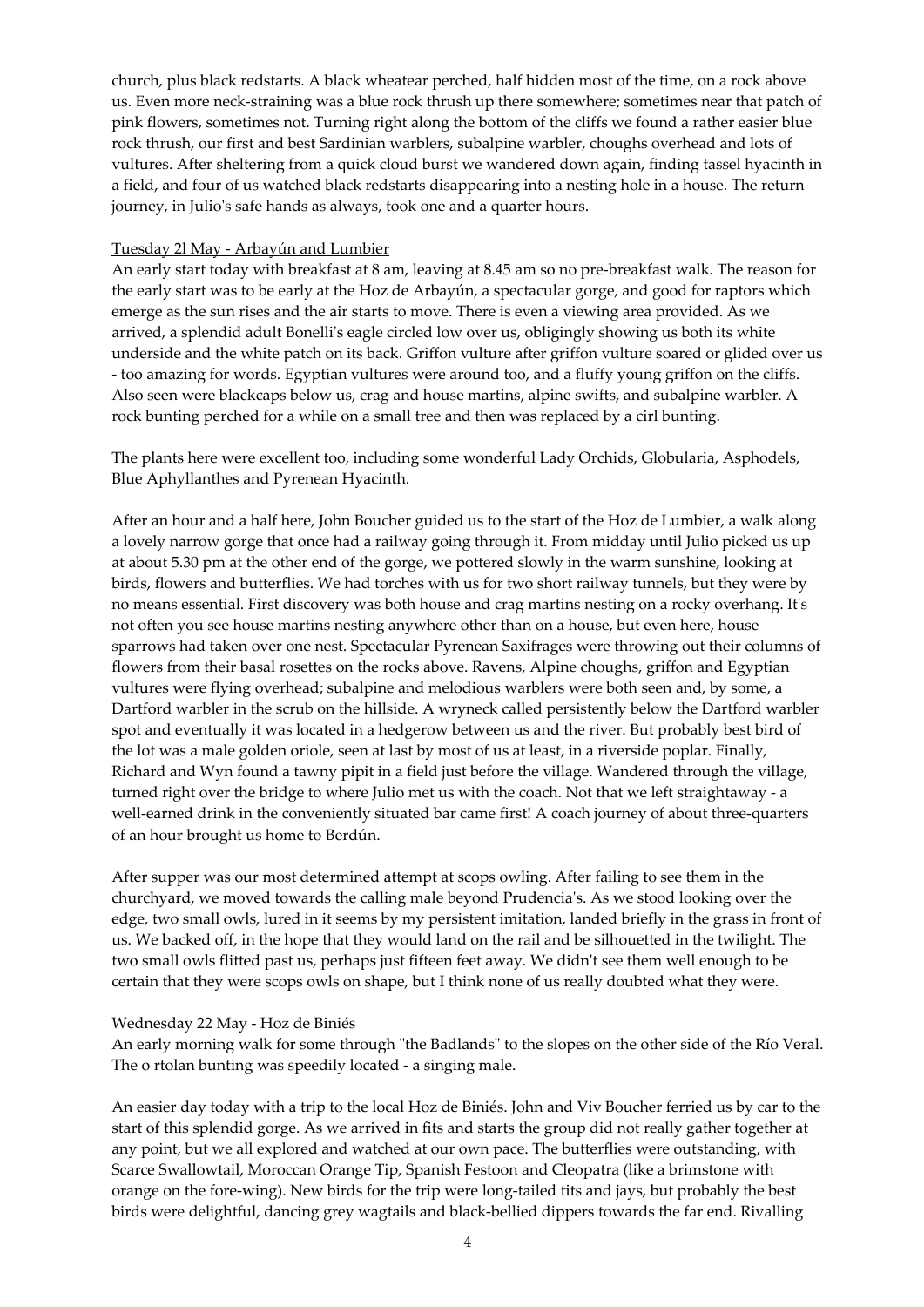them were the griffon vultures, often seen ten or more at a time round the large rock part‐way up the gorge.

After a paddle, for some at least, we meandered back down the gorge where John and Viv met us in their cars. Just down the road, between the end of the gorge and Biniés village, we stopped for bee‐ eaters, feeding and perching near the river. Some went home at that point, but most of us were dropped on the other side of the river (to Berdún) in Biniés. We wandered along the track, round some fields and back onto the track which brought us eventually to the other side of the Río Veral from Berdún, then across the bridge and up the hill through the Badlands to return. The star turn on this walk was a pair of Dartford warblers, perching obligingly on top of some scrub. The golden orioles were less helpful; great efforts were made to see them well, in a small poplar plantation with thick undergrowth, with mixed results; poor views of shapes in the tops of the trees for some and outstandingly good views for the patient few who stood and stared.

# Thursday 23 May ‐ High Pyrenees ‐ Col de Portalet

The two-hour trip to the pass at Col de Portalet seemed to pass remarkably quickly with wonderful scenery to admire. We stopped briefly a mile or two below Formigal to photograph an abandoned village by the lake. Then, just below Formigal, there was an unscheduled stop due to a wonderful male rock thrush, conveniently on a lay‐by. The botanists, in the mean time, found a group of elder‐flowered orchids, mainly pale yellow ones but also several of the purple form.

From there we went to the very top of the pass at the Col de Portalet which last year's trip had been unable to do. The souvenir shops were open but the frontier appeared not to be as cars were turned away. We wandered through the Spanish border post (but they did not want to see passports) and climbed the hill round the back of the French frontier post and made our way towards the cliffs above us. It was wonderful to see bulbs pushing through as the remaining snow patches receded. As well as the wild narcissi, prominent in meadows around Formigal, Spring and Trumpet Gentians were in bloom. Other flowers included Parnassus‐leaved Buttercup, Yellow Whitlow‐Grass and Yellow Saxifrage.

Then, as we paused by a rock for lunch, the cry went up "Lammergeier". Not everyone saw it, but for a brief moment it was a wonderful view of this special Pyrenean bird. Other birds at the high tops were ravens, Alpine choughs, water and meadow pipits, honey buzzard overhead and black redstarts. However, it was the mammals that stole the show. At least two Alpine Marmots, a large thick-set rodent with small ears and a long bushy tail, grey and sandy brown in colour. This exclusively European species originates in the Alps but has been introduced into the Pyrenees. And, feeding at the bottom of the cliff among the scree at the bottom of the cliff, a single chamois ‐ also known as isard in the Pyrenees.

After three hours up there, we moved a little way down the valley, back to the rock thrush lay‐by. We explored meadows near the road, which from a distance I thought would be good for birds but poor for flowers. New birds for the trip here were tree pipit, yellowhammer and booted eagle, the last seen by several, in the company of a shepherd. However, it was the flowers here that were a real knock-out, contrary to my earlier thought. There were more elder-flowered orchids, astonishing shows of spring and trumpet gentians, cowslips, and in a damp patch in the field by the road, an astonishing show of birds‐eye primroses along with some large‐flowered butterworts. By the coach we found *Androsace villosa* (a rock‐jasmine).

We left there and headed out of the mountains until I spied a red-backed shrike in the village of Escarillo. We all enjoyed excellent views, first of a female and then the male.

Half a mile down the road, Ann discovered her lack of spectacles, and three of us jogged back to the red‐backed shrike site to search for them. We found black redstart and a wheatear on route, but no glasses. But in the meantime, just opposite the shop by which weʹd stopped, a way through to some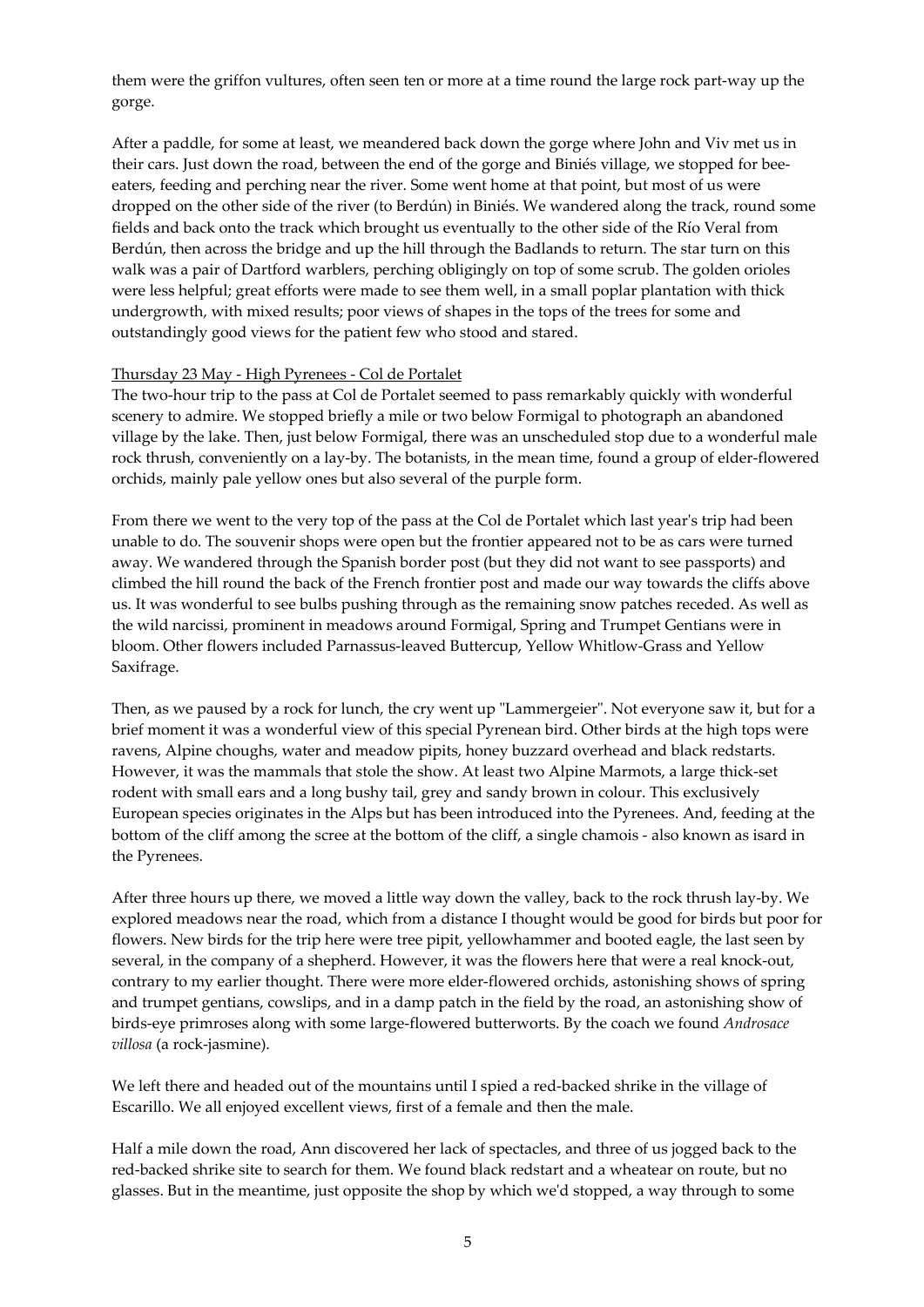lovely pasture by a craggy outcrop had been discovered. A firecrest was seen by many and a red squirrel posed obligingly on an ivy‐covered tree.

It seemed quite a short hour and a half back from there. John Boucher kindly showed us some slides of the area that evening and we learned about a great variety of local matters, from buildings and farming methods to the mayor's duties and profession (a baker).

## Friday 24 May ‐ St Juan de la Peña

The drive to this local historic and natural history spot took us through scenery as good as any that we had seen so far. We stopped to admire the view, not far from the monastery, and all saw a magnificent soaring golden eagle. Some also saw rock bunting, perched on the dead tree below us, a firecrest, and, for a couple of lucky folk, a brief but good view of the elusive black woodpecker. We found our first Hepatica under the trees, a curious white‐flowered shrub which I now believe to be Amelanchier, and mistletoe growing on Scots Pines.

We passed the 'old' 12th century monastery and went up to the 17th century monastery on top of the hill. The area is a national park, run by ICONA, the Spanish national parks/nature conservancy organisation. Weʹd heard that citril finches had been seen in the area, and they took no trouble to find; one perched for all to see on a barbed wire fence. Later, six or so fed near the cafe. Rock sparrows were there, as predicted, on the monastery roof, along with black redstarts and coal tits going into a nesting hole between two bricks.

Passing through the meadows and by a pond full of frogs we went into the pines. More Hepatica here, and a great spotted woodpecker called. What appeared to be a grassy knoll was not as grassy as it seemed, but was still an ideal spot for lunch in the sunshine. Ravens, griffon and Egyptian vultures were around us as we ate, with song thrush and chiffchaff singing in the wood below. Two golden eagles drifted into view in front of us, mobbed by ravens. Then one closed its wings, and stooped halfway across the sky. It didn't deter the ravens, who resumed mobbing immediately. Then, over the monastery, a short-toed eagle appeared for all to see.

After lunch we split up and explored the forest. A close examination of a treecreeper showed pale flanks and a distinct eye‐stripe over the eye, and so, as expected at this height and among conifers, was our own treecreeper and not the continental short-toed tree-creeper. Other birds in the woods included chaffinches, tits, great spotted woodpeckers, nuthatches, robin and firecrests. Beyond the conifers, a few of us heard a Bonelliʹs warbler singing. But best of the lot were the lovely crested tits, seen well by almost everyone. After refreshment at the cafe, John Boucher showed us round the old monastery, built into the rock below.

John and Viv Boucher joined us for our final supper, with champagne as well as wine, plus speeches, and a presentation and a kiss for Prudencia. Then our last chance ‐ on this trip at least – to hear the local scops owls again and then to bed ready for the morning's drive to Bilbao.

# ACKNOWLEDGEMENTS

Thank you to Lyn Gardenchild, for typing the report, and to Rob Hume for the cover illustration of black kites.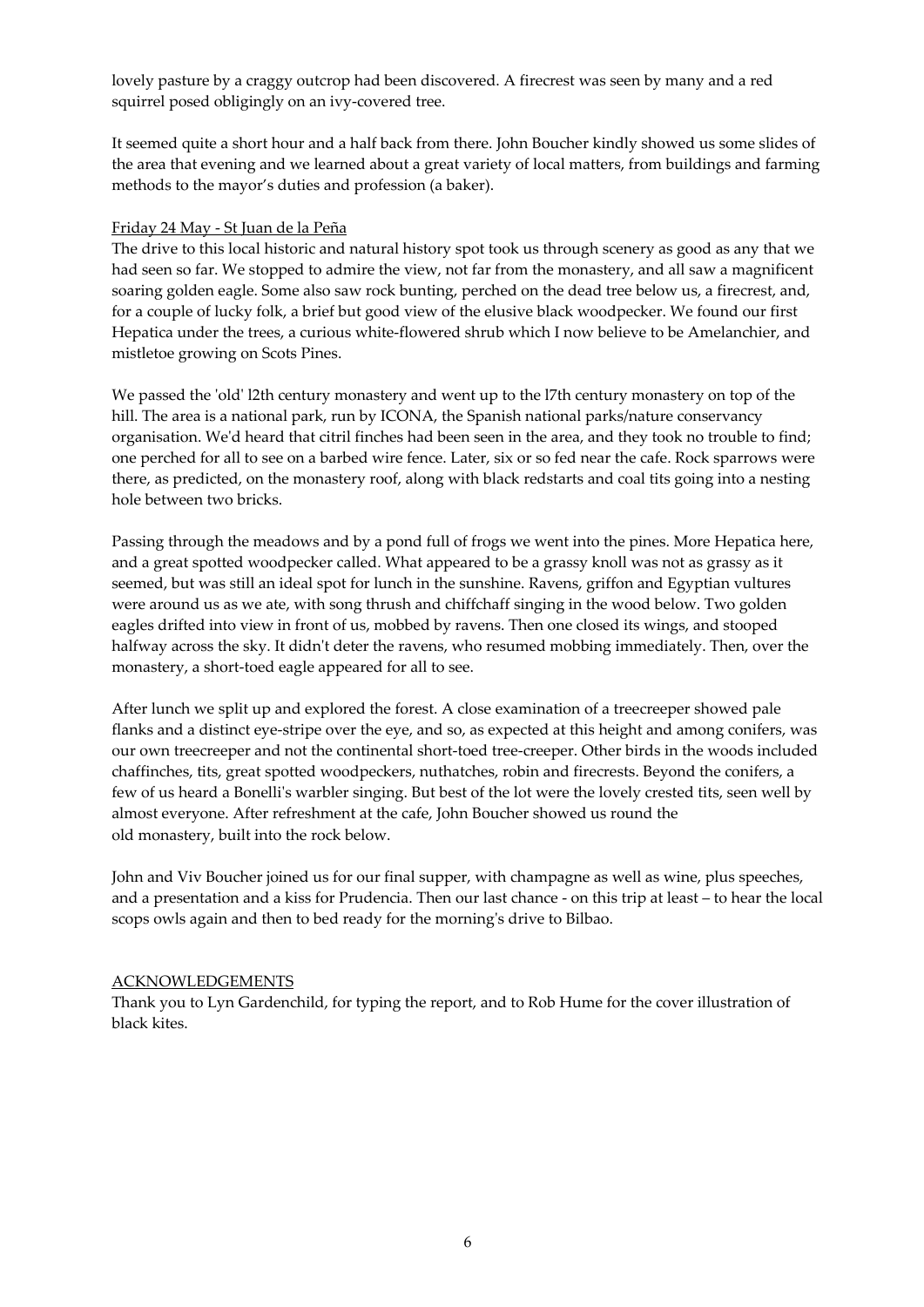|                          | <b>Bilbao</b> to | Around                    | Sotonera                | Arbayún                   | Hoz de                    | High                      | St Juan                   |
|--------------------------|------------------|---------------------------|-------------------------|---------------------------|---------------------------|---------------------------|---------------------------|
|                          | Berdún           | Berdún                    | & Riglos                | & Riglos                  | <b>Biniés</b>             | Pyrenees                  | de la                     |
|                          |                  |                           |                         |                           |                           |                           | Peña                      |
| All dates are May 1985   | 18               | 19                        | 20                      | 21                        | 22                        | 23                        | 24                        |
| Great crested grebe      |                  |                           | $\checkmark$            | $\checkmark$              |                           |                           |                           |
| Grey heron               |                  |                           | ✓                       |                           |                           |                           |                           |
| White stork              | $\checkmark$     |                           |                         |                           |                           |                           |                           |
| Mallard                  |                  |                           | ✓                       |                           |                           |                           |                           |
| Tufted duck              |                  |                           | $\checkmark$            |                           |                           |                           |                           |
| Honey buzzard            |                  | $\checkmark$              | $\checkmark$            |                           |                           | $\checkmark$              |                           |
| Red kite                 |                  | $\checkmark$              | ✓                       | $\checkmark$              | $\checkmark$              | ✓                         | ✓                         |
| <b>Black kite</b>        | $\checkmark$     | $\checkmark$              | $\checkmark$            | $\checkmark$              | $\checkmark$              | $\checkmark$              | $\overline{\mathscr{S}}$  |
| Sparrowhawk              |                  | $\checkmark$              |                         |                           |                           |                           |                           |
| Buzzard                  | $\checkmark$     | $\checkmark$              | ✓                       | ✓                         |                           | ✓                         | ✓                         |
| Booted eagle             |                  |                           |                         |                           |                           | ✓                         |                           |
| Bonelli's eagle          |                  |                           |                         | $\checkmark$              |                           |                           |                           |
| Golden eagle             |                  |                           |                         |                           |                           |                           | $\checkmark$              |
| Short-toed eagle         |                  |                           | ✓                       | $\checkmark$              |                           |                           | $\checkmark$              |
| Hen harrier              | ✓                | $\checkmark$              |                         |                           |                           |                           | ✓                         |
|                          |                  |                           | $\checkmark$            |                           |                           |                           |                           |
| Marsh harrier            | ✓                |                           | J                       |                           |                           |                           |                           |
| Egyptian vulture         |                  | $\checkmark$              |                         | $\checkmark$              | ✓                         |                           | ✓                         |
| Lammergeier              |                  | ✓                         |                         |                           |                           | ✓                         |                           |
| Griffon vulture          |                  | $\checkmark$              | ✓                       | $\checkmark$              | ✓                         | ✓                         | ✓                         |
| Peregrine                |                  |                           | $\overline{\cdot}$      |                           | $\checkmark$              |                           | ✓                         |
| Kestrel                  | ✓                | ✓                         | $\checkmark$            | ✓                         | ✓                         | $\checkmark$              | $\checkmark$              |
| Red-legged partridge     | $\checkmark$     | $\checkmark$              | $\checkmark$            | $\checkmark$              |                           |                           | H                         |
| Quail                    |                  | $\boldsymbol{\mathrm{H}}$ | Η                       |                           |                           |                           |                           |
| Coot                     |                  |                           | $\checkmark$            |                           |                           |                           |                           |
| Little ringed plover     |                  | $\checkmark$              |                         |                           |                           | $\checkmark$              |                           |
| Lapwing                  |                  |                           | ✓                       |                           |                           |                           |                           |
| Redshank                 |                  |                           | $\overline{\checkmark}$ |                           |                           |                           |                           |
| Common sandpiper         |                  | ✓                         |                         | $\checkmark$              | $\checkmark$              | $\checkmark$              |                           |
| Whimbrel                 |                  |                           | ✓                       |                           |                           |                           |                           |
| Stone-curlew             |                  |                           | ✓                       |                           |                           |                           |                           |
| Black-headed gull        |                  |                           | ✓                       |                           |                           |                           |                           |
| Woodpigeon               |                  |                           | ✓                       |                           |                           | ✓                         |                           |
| Turtle dove              |                  | ✓                         | $\checkmark$            |                           | $\checkmark$              | $\checkmark$              | $\checkmark$              |
| Feral pigeon/rock dove   |                  |                           | $\checkmark$            | $\checkmark$              |                           | ✓                         | ✓                         |
| Cuckoo                   | $\sqrt{2}$       | $\boldsymbol{\mathrm{H}}$ |                         | $\boldsymbol{\mathrm{H}}$ | $H_{\rm}$                 |                           | $\boldsymbol{\mathrm{H}}$ |
| Barn owl                 |                  | $\checkmark$              |                         | $\checkmark$              | $\checkmark$              |                           |                           |
| Scops owl                |                  | $\checkmark$              | $\checkmark$            | ✓                         | $H_{\rm}$                 | $\checkmark$              | $\checkmark$              |
| Little owl               |                  |                           | $\checkmark$            |                           |                           |                           | $\checkmark$              |
| Swift                    |                  | $\checkmark$              | $\checkmark$            | $\checkmark$              | $\checkmark$              | ✓                         | $\checkmark$              |
| Alpine swift             |                  | $\checkmark$              |                         | ✓                         | ✓                         |                           | ✓                         |
|                          |                  | $\checkmark$              | $\checkmark$            | $\checkmark$              | $\checkmark$              |                           | ✓                         |
| Bee-eater                |                  | $\checkmark$              | $\checkmark$            |                           |                           |                           | ✓                         |
| Hoopoe                   |                  |                           |                         |                           |                           |                           |                           |
| Wryneck                  |                  |                           |                         | $\checkmark$              | $\checkmark$              | $\boldsymbol{\mathrm{H}}$ |                           |
| Green woodpecker         |                  | $\boldsymbol{\mathrm{H}}$ |                         |                           | $\boldsymbol{\mathrm{H}}$ |                           |                           |
| Great spotted woodpecker |                  |                           |                         |                           |                           |                           | $\checkmark$              |
| <b>Black woodpecker</b>  |                  |                           |                         |                           |                           |                           | ✓                         |
| Calandra lark            |                  |                           | $\checkmark$            |                           |                           |                           |                           |
| Crested lark             |                  | ✓                         | ✓                       | $\checkmark$              | ✓                         |                           | ✓                         |
| Woodlark                 |                  | $\checkmark$              | $\checkmark$            |                           |                           |                           |                           |
| Skylark                  |                  | $\checkmark$              | $\checkmark$            | $\rm H$                   | $\rm H$                   | $\checkmark$              | ✓                         |
| Sand martin              |                  | $\checkmark$              |                         |                           |                           |                           |                           |
| Crag martin              |                  |                           | $\checkmark$            | $\checkmark$              | $\checkmark$              | $\checkmark$              | ✓                         |

# **Daily log of birds seen. H = heard.**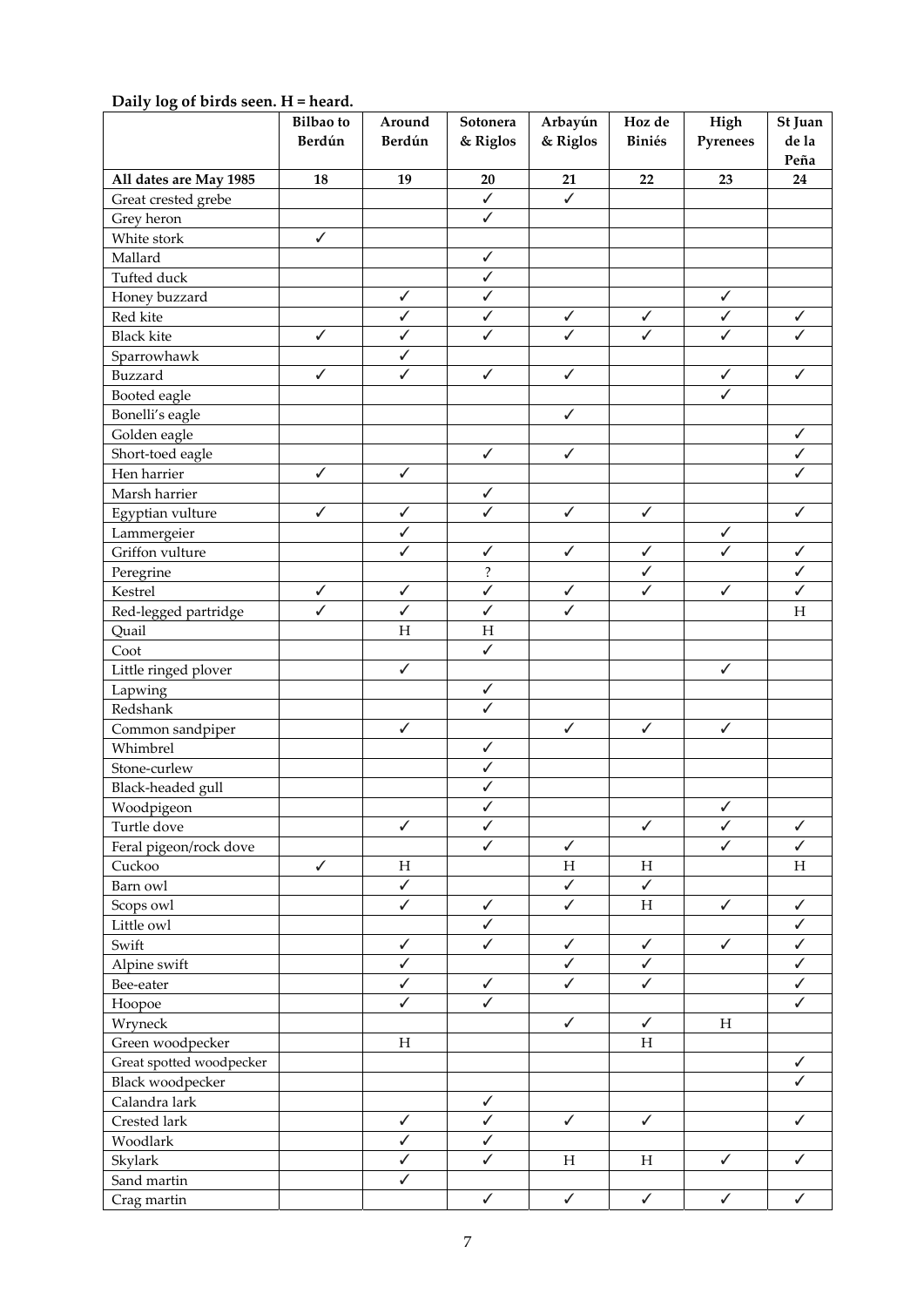| $\checkmark$<br>$\checkmark$<br>$\checkmark$<br>$\checkmark$<br>Swallow<br>✓<br>✓<br>✓<br>$\checkmark$<br>$\checkmark$<br>$\checkmark$<br>$\checkmark$<br>$\checkmark$<br>$\checkmark$<br>$\checkmark$<br>House martin<br>$\checkmark$<br>Tawny pipit<br>$\checkmark$<br>Tree pipit<br>Meadow pipit<br>$\checkmark$<br>✓<br>Water pipit<br>$\checkmark$<br>$\checkmark$<br>✓<br>Yellow wagtail<br>$\checkmark$<br>✓<br>$\checkmark$<br>$\checkmark$<br>Grey wagtail<br>✓<br>$\checkmark$<br>$\checkmark$<br>$\checkmark$<br>✓<br>$\checkmark$<br>✓<br>White wagtail<br>✓<br>Red-backed shrike<br>✓<br>✓<br>Woodchat shrike<br>$\checkmark$<br>$\checkmark$<br>$\checkmark$<br>$\checkmark$<br>$\checkmark$<br>$\checkmark$<br>Dipper<br>$\checkmark$<br>$\checkmark$<br>$\checkmark$<br>$\checkmark$<br>H<br>Wren<br>✓<br>Dunnock<br>$\boldsymbol{\mathrm{H}}$<br>Cetti's warbler<br>$\boldsymbol{\mathrm{H}}$<br>$\boldsymbol{\mathrm{H}}$<br>$H_{\rm}$<br>$H_{\rm}$<br>H<br>$\checkmark$<br>Sedge warbler<br>$\checkmark$<br>Reed warbler<br>$\boldsymbol{\mathrm{H}}$<br>$\checkmark$<br>Great reed warbler<br>Melodious warbler<br>$\checkmark$<br>$\checkmark$<br>✓<br>$\checkmark$<br>✓<br>$\checkmark$<br>$\checkmark$<br>$\checkmark$<br>Blackcap<br>✓<br>✓<br>✓<br>$\checkmark$<br>Whitethroat<br>✓<br>✓<br>Lesser whitethroat<br>Η<br>$\checkmark$<br>✓<br>Sardinian warbler<br>$\checkmark$<br>Subalpine warbler<br>✓<br>$\checkmark$<br>$\checkmark$<br>$\checkmark$<br>✓<br>Dartford warbler<br>$\checkmark$<br>Willow warbler<br>Chiffchaff<br>$H_{\rm}$<br>H<br>$\checkmark$<br>$\checkmark$<br>Bonelli's warbler<br>Goldcrest<br>✓<br>$\checkmark$<br>Firecrest<br>$\checkmark$<br>H<br>✓<br>Fan-tailed warbler<br>H<br>$\checkmark$<br>$\checkmark$<br>$\checkmark$<br>Pied flycatcher<br>$\checkmark$<br>$\checkmark$<br>$\checkmark$<br>Spotted flycatcher<br>✓<br>✓<br>$\checkmark$<br>$\checkmark$<br>Whinchat<br>Stonechat<br>$\checkmark$<br>$\checkmark$<br>$\checkmark$<br>$\overline{\checkmark}$<br>$\checkmark$<br>$\checkmark$<br>$\checkmark$<br>$\overline{\checkmark}$<br>$\overline{\checkmark}$<br>$\overline{\checkmark}$<br>$\checkmark$<br>$\checkmark$<br>Wheatear<br>$\checkmark$<br><b>Black wheatear</b><br>Rock thrush<br>$\checkmark$<br>$\checkmark$<br>Blue rock thrush<br>$\mathbf H$<br><b>Black redstart</b><br>$\checkmark$<br>$\checkmark$<br>$\checkmark$<br>$\checkmark$<br>$\checkmark$<br>$\checkmark$<br>$\checkmark$<br>Redstart<br>$\checkmark$<br>Robin<br>$\checkmark$<br>$\checkmark$<br>Nightingale<br>$\checkmark$<br>$\boldsymbol{\mathrm{H}}$<br>$\checkmark$<br>$\checkmark$<br>$\checkmark$<br>$\checkmark$<br>$\checkmark$<br>$\overline{\checkmark}$<br>$\overline{\checkmark}$<br>$\checkmark$<br>$\checkmark$<br>$\checkmark$<br>$\checkmark$<br>$\checkmark$<br>Blackbird<br>Song thrush<br>$\mathbf H$<br>$\checkmark$<br>Mistle thrush<br>$\checkmark$<br>Long-tailed tit<br>$\checkmark$<br>Coat tit<br>$\checkmark$<br>Blue tit<br>$\checkmark$<br>$\checkmark$<br>$\checkmark$<br>$\checkmark$<br>$\checkmark$<br>✓<br>$\checkmark$<br>$\checkmark$<br>$\checkmark$<br>$\checkmark$<br>$\checkmark$<br>$\checkmark$<br>Great tit<br>$\checkmark$<br>Crested tit<br>$\checkmark$<br>Nuthatch<br>$\checkmark$<br>Treecreeper<br>$\checkmark$<br>$\checkmark$<br>$\checkmark$<br>$\checkmark$<br>$\checkmark$<br>$\checkmark$<br>Corn bunting<br>$\checkmark$<br>Yellowhammer<br>✓<br>Rock bunting<br>$\checkmark$<br>$\checkmark$<br>$\checkmark$<br>$\checkmark$ | <b>May 1985</b> | 18 | 19 | $20\,$ | 21 | 22 | 23 | 24 |
|---------------------------------------------------------------------------------------------------------------------------------------------------------------------------------------------------------------------------------------------------------------------------------------------------------------------------------------------------------------------------------------------------------------------------------------------------------------------------------------------------------------------------------------------------------------------------------------------------------------------------------------------------------------------------------------------------------------------------------------------------------------------------------------------------------------------------------------------------------------------------------------------------------------------------------------------------------------------------------------------------------------------------------------------------------------------------------------------------------------------------------------------------------------------------------------------------------------------------------------------------------------------------------------------------------------------------------------------------------------------------------------------------------------------------------------------------------------------------------------------------------------------------------------------------------------------------------------------------------------------------------------------------------------------------------------------------------------------------------------------------------------------------------------------------------------------------------------------------------------------------------------------------------------------------------------------------------------------------------------------------------------------------------------------------------------------------------------------------------------------------------------------------------------------------------------------------------------------------------------------------------------------------------------------------------------------------------------------------------------------------------------------------------------------------------------------------------------------------------------------------------------------------------------------------------------------------------------------------------------------------------------------------------------------------------------------------------------------------------------------------------------------------------------------------------------------------------------------------------------------------------------------------------------------------------------------------------------------------------------------------------------------------------------------------------------------------------------------------------------------------------------------------------------------------------------------------------------------------------------------------------------------------------------------------------------------------------------------------------------------------------------------------------------------------------------------------------------------------------------------------------------------------------------------|-----------------|----|----|--------|----|----|----|----|
|                                                                                                                                                                                                                                                                                                                                                                                                                                                                                                                                                                                                                                                                                                                                                                                                                                                                                                                                                                                                                                                                                                                                                                                                                                                                                                                                                                                                                                                                                                                                                                                                                                                                                                                                                                                                                                                                                                                                                                                                                                                                                                                                                                                                                                                                                                                                                                                                                                                                                                                                                                                                                                                                                                                                                                                                                                                                                                                                                                                                                                                                                                                                                                                                                                                                                                                                                                                                                                                                                                                                             |                 |    |    |        |    |    |    |    |
|                                                                                                                                                                                                                                                                                                                                                                                                                                                                                                                                                                                                                                                                                                                                                                                                                                                                                                                                                                                                                                                                                                                                                                                                                                                                                                                                                                                                                                                                                                                                                                                                                                                                                                                                                                                                                                                                                                                                                                                                                                                                                                                                                                                                                                                                                                                                                                                                                                                                                                                                                                                                                                                                                                                                                                                                                                                                                                                                                                                                                                                                                                                                                                                                                                                                                                                                                                                                                                                                                                                                             |                 |    |    |        |    |    |    |    |
|                                                                                                                                                                                                                                                                                                                                                                                                                                                                                                                                                                                                                                                                                                                                                                                                                                                                                                                                                                                                                                                                                                                                                                                                                                                                                                                                                                                                                                                                                                                                                                                                                                                                                                                                                                                                                                                                                                                                                                                                                                                                                                                                                                                                                                                                                                                                                                                                                                                                                                                                                                                                                                                                                                                                                                                                                                                                                                                                                                                                                                                                                                                                                                                                                                                                                                                                                                                                                                                                                                                                             |                 |    |    |        |    |    |    |    |
|                                                                                                                                                                                                                                                                                                                                                                                                                                                                                                                                                                                                                                                                                                                                                                                                                                                                                                                                                                                                                                                                                                                                                                                                                                                                                                                                                                                                                                                                                                                                                                                                                                                                                                                                                                                                                                                                                                                                                                                                                                                                                                                                                                                                                                                                                                                                                                                                                                                                                                                                                                                                                                                                                                                                                                                                                                                                                                                                                                                                                                                                                                                                                                                                                                                                                                                                                                                                                                                                                                                                             |                 |    |    |        |    |    |    |    |
|                                                                                                                                                                                                                                                                                                                                                                                                                                                                                                                                                                                                                                                                                                                                                                                                                                                                                                                                                                                                                                                                                                                                                                                                                                                                                                                                                                                                                                                                                                                                                                                                                                                                                                                                                                                                                                                                                                                                                                                                                                                                                                                                                                                                                                                                                                                                                                                                                                                                                                                                                                                                                                                                                                                                                                                                                                                                                                                                                                                                                                                                                                                                                                                                                                                                                                                                                                                                                                                                                                                                             |                 |    |    |        |    |    |    |    |
|                                                                                                                                                                                                                                                                                                                                                                                                                                                                                                                                                                                                                                                                                                                                                                                                                                                                                                                                                                                                                                                                                                                                                                                                                                                                                                                                                                                                                                                                                                                                                                                                                                                                                                                                                                                                                                                                                                                                                                                                                                                                                                                                                                                                                                                                                                                                                                                                                                                                                                                                                                                                                                                                                                                                                                                                                                                                                                                                                                                                                                                                                                                                                                                                                                                                                                                                                                                                                                                                                                                                             |                 |    |    |        |    |    |    |    |
|                                                                                                                                                                                                                                                                                                                                                                                                                                                                                                                                                                                                                                                                                                                                                                                                                                                                                                                                                                                                                                                                                                                                                                                                                                                                                                                                                                                                                                                                                                                                                                                                                                                                                                                                                                                                                                                                                                                                                                                                                                                                                                                                                                                                                                                                                                                                                                                                                                                                                                                                                                                                                                                                                                                                                                                                                                                                                                                                                                                                                                                                                                                                                                                                                                                                                                                                                                                                                                                                                                                                             |                 |    |    |        |    |    |    |    |
|                                                                                                                                                                                                                                                                                                                                                                                                                                                                                                                                                                                                                                                                                                                                                                                                                                                                                                                                                                                                                                                                                                                                                                                                                                                                                                                                                                                                                                                                                                                                                                                                                                                                                                                                                                                                                                                                                                                                                                                                                                                                                                                                                                                                                                                                                                                                                                                                                                                                                                                                                                                                                                                                                                                                                                                                                                                                                                                                                                                                                                                                                                                                                                                                                                                                                                                                                                                                                                                                                                                                             |                 |    |    |        |    |    |    |    |
|                                                                                                                                                                                                                                                                                                                                                                                                                                                                                                                                                                                                                                                                                                                                                                                                                                                                                                                                                                                                                                                                                                                                                                                                                                                                                                                                                                                                                                                                                                                                                                                                                                                                                                                                                                                                                                                                                                                                                                                                                                                                                                                                                                                                                                                                                                                                                                                                                                                                                                                                                                                                                                                                                                                                                                                                                                                                                                                                                                                                                                                                                                                                                                                                                                                                                                                                                                                                                                                                                                                                             |                 |    |    |        |    |    |    |    |
|                                                                                                                                                                                                                                                                                                                                                                                                                                                                                                                                                                                                                                                                                                                                                                                                                                                                                                                                                                                                                                                                                                                                                                                                                                                                                                                                                                                                                                                                                                                                                                                                                                                                                                                                                                                                                                                                                                                                                                                                                                                                                                                                                                                                                                                                                                                                                                                                                                                                                                                                                                                                                                                                                                                                                                                                                                                                                                                                                                                                                                                                                                                                                                                                                                                                                                                                                                                                                                                                                                                                             |                 |    |    |        |    |    |    |    |
|                                                                                                                                                                                                                                                                                                                                                                                                                                                                                                                                                                                                                                                                                                                                                                                                                                                                                                                                                                                                                                                                                                                                                                                                                                                                                                                                                                                                                                                                                                                                                                                                                                                                                                                                                                                                                                                                                                                                                                                                                                                                                                                                                                                                                                                                                                                                                                                                                                                                                                                                                                                                                                                                                                                                                                                                                                                                                                                                                                                                                                                                                                                                                                                                                                                                                                                                                                                                                                                                                                                                             |                 |    |    |        |    |    |    |    |
|                                                                                                                                                                                                                                                                                                                                                                                                                                                                                                                                                                                                                                                                                                                                                                                                                                                                                                                                                                                                                                                                                                                                                                                                                                                                                                                                                                                                                                                                                                                                                                                                                                                                                                                                                                                                                                                                                                                                                                                                                                                                                                                                                                                                                                                                                                                                                                                                                                                                                                                                                                                                                                                                                                                                                                                                                                                                                                                                                                                                                                                                                                                                                                                                                                                                                                                                                                                                                                                                                                                                             |                 |    |    |        |    |    |    |    |
|                                                                                                                                                                                                                                                                                                                                                                                                                                                                                                                                                                                                                                                                                                                                                                                                                                                                                                                                                                                                                                                                                                                                                                                                                                                                                                                                                                                                                                                                                                                                                                                                                                                                                                                                                                                                                                                                                                                                                                                                                                                                                                                                                                                                                                                                                                                                                                                                                                                                                                                                                                                                                                                                                                                                                                                                                                                                                                                                                                                                                                                                                                                                                                                                                                                                                                                                                                                                                                                                                                                                             |                 |    |    |        |    |    |    |    |
|                                                                                                                                                                                                                                                                                                                                                                                                                                                                                                                                                                                                                                                                                                                                                                                                                                                                                                                                                                                                                                                                                                                                                                                                                                                                                                                                                                                                                                                                                                                                                                                                                                                                                                                                                                                                                                                                                                                                                                                                                                                                                                                                                                                                                                                                                                                                                                                                                                                                                                                                                                                                                                                                                                                                                                                                                                                                                                                                                                                                                                                                                                                                                                                                                                                                                                                                                                                                                                                                                                                                             |                 |    |    |        |    |    |    |    |
|                                                                                                                                                                                                                                                                                                                                                                                                                                                                                                                                                                                                                                                                                                                                                                                                                                                                                                                                                                                                                                                                                                                                                                                                                                                                                                                                                                                                                                                                                                                                                                                                                                                                                                                                                                                                                                                                                                                                                                                                                                                                                                                                                                                                                                                                                                                                                                                                                                                                                                                                                                                                                                                                                                                                                                                                                                                                                                                                                                                                                                                                                                                                                                                                                                                                                                                                                                                                                                                                                                                                             |                 |    |    |        |    |    |    |    |
|                                                                                                                                                                                                                                                                                                                                                                                                                                                                                                                                                                                                                                                                                                                                                                                                                                                                                                                                                                                                                                                                                                                                                                                                                                                                                                                                                                                                                                                                                                                                                                                                                                                                                                                                                                                                                                                                                                                                                                                                                                                                                                                                                                                                                                                                                                                                                                                                                                                                                                                                                                                                                                                                                                                                                                                                                                                                                                                                                                                                                                                                                                                                                                                                                                                                                                                                                                                                                                                                                                                                             |                 |    |    |        |    |    |    |    |
|                                                                                                                                                                                                                                                                                                                                                                                                                                                                                                                                                                                                                                                                                                                                                                                                                                                                                                                                                                                                                                                                                                                                                                                                                                                                                                                                                                                                                                                                                                                                                                                                                                                                                                                                                                                                                                                                                                                                                                                                                                                                                                                                                                                                                                                                                                                                                                                                                                                                                                                                                                                                                                                                                                                                                                                                                                                                                                                                                                                                                                                                                                                                                                                                                                                                                                                                                                                                                                                                                                                                             |                 |    |    |        |    |    |    |    |
|                                                                                                                                                                                                                                                                                                                                                                                                                                                                                                                                                                                                                                                                                                                                                                                                                                                                                                                                                                                                                                                                                                                                                                                                                                                                                                                                                                                                                                                                                                                                                                                                                                                                                                                                                                                                                                                                                                                                                                                                                                                                                                                                                                                                                                                                                                                                                                                                                                                                                                                                                                                                                                                                                                                                                                                                                                                                                                                                                                                                                                                                                                                                                                                                                                                                                                                                                                                                                                                                                                                                             |                 |    |    |        |    |    |    |    |
|                                                                                                                                                                                                                                                                                                                                                                                                                                                                                                                                                                                                                                                                                                                                                                                                                                                                                                                                                                                                                                                                                                                                                                                                                                                                                                                                                                                                                                                                                                                                                                                                                                                                                                                                                                                                                                                                                                                                                                                                                                                                                                                                                                                                                                                                                                                                                                                                                                                                                                                                                                                                                                                                                                                                                                                                                                                                                                                                                                                                                                                                                                                                                                                                                                                                                                                                                                                                                                                                                                                                             |                 |    |    |        |    |    |    |    |
|                                                                                                                                                                                                                                                                                                                                                                                                                                                                                                                                                                                                                                                                                                                                                                                                                                                                                                                                                                                                                                                                                                                                                                                                                                                                                                                                                                                                                                                                                                                                                                                                                                                                                                                                                                                                                                                                                                                                                                                                                                                                                                                                                                                                                                                                                                                                                                                                                                                                                                                                                                                                                                                                                                                                                                                                                                                                                                                                                                                                                                                                                                                                                                                                                                                                                                                                                                                                                                                                                                                                             |                 |    |    |        |    |    |    |    |
|                                                                                                                                                                                                                                                                                                                                                                                                                                                                                                                                                                                                                                                                                                                                                                                                                                                                                                                                                                                                                                                                                                                                                                                                                                                                                                                                                                                                                                                                                                                                                                                                                                                                                                                                                                                                                                                                                                                                                                                                                                                                                                                                                                                                                                                                                                                                                                                                                                                                                                                                                                                                                                                                                                                                                                                                                                                                                                                                                                                                                                                                                                                                                                                                                                                                                                                                                                                                                                                                                                                                             |                 |    |    |        |    |    |    |    |
|                                                                                                                                                                                                                                                                                                                                                                                                                                                                                                                                                                                                                                                                                                                                                                                                                                                                                                                                                                                                                                                                                                                                                                                                                                                                                                                                                                                                                                                                                                                                                                                                                                                                                                                                                                                                                                                                                                                                                                                                                                                                                                                                                                                                                                                                                                                                                                                                                                                                                                                                                                                                                                                                                                                                                                                                                                                                                                                                                                                                                                                                                                                                                                                                                                                                                                                                                                                                                                                                                                                                             |                 |    |    |        |    |    |    |    |
|                                                                                                                                                                                                                                                                                                                                                                                                                                                                                                                                                                                                                                                                                                                                                                                                                                                                                                                                                                                                                                                                                                                                                                                                                                                                                                                                                                                                                                                                                                                                                                                                                                                                                                                                                                                                                                                                                                                                                                                                                                                                                                                                                                                                                                                                                                                                                                                                                                                                                                                                                                                                                                                                                                                                                                                                                                                                                                                                                                                                                                                                                                                                                                                                                                                                                                                                                                                                                                                                                                                                             |                 |    |    |        |    |    |    |    |
|                                                                                                                                                                                                                                                                                                                                                                                                                                                                                                                                                                                                                                                                                                                                                                                                                                                                                                                                                                                                                                                                                                                                                                                                                                                                                                                                                                                                                                                                                                                                                                                                                                                                                                                                                                                                                                                                                                                                                                                                                                                                                                                                                                                                                                                                                                                                                                                                                                                                                                                                                                                                                                                                                                                                                                                                                                                                                                                                                                                                                                                                                                                                                                                                                                                                                                                                                                                                                                                                                                                                             |                 |    |    |        |    |    |    |    |
|                                                                                                                                                                                                                                                                                                                                                                                                                                                                                                                                                                                                                                                                                                                                                                                                                                                                                                                                                                                                                                                                                                                                                                                                                                                                                                                                                                                                                                                                                                                                                                                                                                                                                                                                                                                                                                                                                                                                                                                                                                                                                                                                                                                                                                                                                                                                                                                                                                                                                                                                                                                                                                                                                                                                                                                                                                                                                                                                                                                                                                                                                                                                                                                                                                                                                                                                                                                                                                                                                                                                             |                 |    |    |        |    |    |    |    |
|                                                                                                                                                                                                                                                                                                                                                                                                                                                                                                                                                                                                                                                                                                                                                                                                                                                                                                                                                                                                                                                                                                                                                                                                                                                                                                                                                                                                                                                                                                                                                                                                                                                                                                                                                                                                                                                                                                                                                                                                                                                                                                                                                                                                                                                                                                                                                                                                                                                                                                                                                                                                                                                                                                                                                                                                                                                                                                                                                                                                                                                                                                                                                                                                                                                                                                                                                                                                                                                                                                                                             |                 |    |    |        |    |    |    |    |
|                                                                                                                                                                                                                                                                                                                                                                                                                                                                                                                                                                                                                                                                                                                                                                                                                                                                                                                                                                                                                                                                                                                                                                                                                                                                                                                                                                                                                                                                                                                                                                                                                                                                                                                                                                                                                                                                                                                                                                                                                                                                                                                                                                                                                                                                                                                                                                                                                                                                                                                                                                                                                                                                                                                                                                                                                                                                                                                                                                                                                                                                                                                                                                                                                                                                                                                                                                                                                                                                                                                                             |                 |    |    |        |    |    |    |    |
|                                                                                                                                                                                                                                                                                                                                                                                                                                                                                                                                                                                                                                                                                                                                                                                                                                                                                                                                                                                                                                                                                                                                                                                                                                                                                                                                                                                                                                                                                                                                                                                                                                                                                                                                                                                                                                                                                                                                                                                                                                                                                                                                                                                                                                                                                                                                                                                                                                                                                                                                                                                                                                                                                                                                                                                                                                                                                                                                                                                                                                                                                                                                                                                                                                                                                                                                                                                                                                                                                                                                             |                 |    |    |        |    |    |    |    |
|                                                                                                                                                                                                                                                                                                                                                                                                                                                                                                                                                                                                                                                                                                                                                                                                                                                                                                                                                                                                                                                                                                                                                                                                                                                                                                                                                                                                                                                                                                                                                                                                                                                                                                                                                                                                                                                                                                                                                                                                                                                                                                                                                                                                                                                                                                                                                                                                                                                                                                                                                                                                                                                                                                                                                                                                                                                                                                                                                                                                                                                                                                                                                                                                                                                                                                                                                                                                                                                                                                                                             |                 |    |    |        |    |    |    |    |
|                                                                                                                                                                                                                                                                                                                                                                                                                                                                                                                                                                                                                                                                                                                                                                                                                                                                                                                                                                                                                                                                                                                                                                                                                                                                                                                                                                                                                                                                                                                                                                                                                                                                                                                                                                                                                                                                                                                                                                                                                                                                                                                                                                                                                                                                                                                                                                                                                                                                                                                                                                                                                                                                                                                                                                                                                                                                                                                                                                                                                                                                                                                                                                                                                                                                                                                                                                                                                                                                                                                                             |                 |    |    |        |    |    |    |    |
|                                                                                                                                                                                                                                                                                                                                                                                                                                                                                                                                                                                                                                                                                                                                                                                                                                                                                                                                                                                                                                                                                                                                                                                                                                                                                                                                                                                                                                                                                                                                                                                                                                                                                                                                                                                                                                                                                                                                                                                                                                                                                                                                                                                                                                                                                                                                                                                                                                                                                                                                                                                                                                                                                                                                                                                                                                                                                                                                                                                                                                                                                                                                                                                                                                                                                                                                                                                                                                                                                                                                             |                 |    |    |        |    |    |    |    |
|                                                                                                                                                                                                                                                                                                                                                                                                                                                                                                                                                                                                                                                                                                                                                                                                                                                                                                                                                                                                                                                                                                                                                                                                                                                                                                                                                                                                                                                                                                                                                                                                                                                                                                                                                                                                                                                                                                                                                                                                                                                                                                                                                                                                                                                                                                                                                                                                                                                                                                                                                                                                                                                                                                                                                                                                                                                                                                                                                                                                                                                                                                                                                                                                                                                                                                                                                                                                                                                                                                                                             |                 |    |    |        |    |    |    |    |
|                                                                                                                                                                                                                                                                                                                                                                                                                                                                                                                                                                                                                                                                                                                                                                                                                                                                                                                                                                                                                                                                                                                                                                                                                                                                                                                                                                                                                                                                                                                                                                                                                                                                                                                                                                                                                                                                                                                                                                                                                                                                                                                                                                                                                                                                                                                                                                                                                                                                                                                                                                                                                                                                                                                                                                                                                                                                                                                                                                                                                                                                                                                                                                                                                                                                                                                                                                                                                                                                                                                                             |                 |    |    |        |    |    |    |    |
|                                                                                                                                                                                                                                                                                                                                                                                                                                                                                                                                                                                                                                                                                                                                                                                                                                                                                                                                                                                                                                                                                                                                                                                                                                                                                                                                                                                                                                                                                                                                                                                                                                                                                                                                                                                                                                                                                                                                                                                                                                                                                                                                                                                                                                                                                                                                                                                                                                                                                                                                                                                                                                                                                                                                                                                                                                                                                                                                                                                                                                                                                                                                                                                                                                                                                                                                                                                                                                                                                                                                             |                 |    |    |        |    |    |    |    |
|                                                                                                                                                                                                                                                                                                                                                                                                                                                                                                                                                                                                                                                                                                                                                                                                                                                                                                                                                                                                                                                                                                                                                                                                                                                                                                                                                                                                                                                                                                                                                                                                                                                                                                                                                                                                                                                                                                                                                                                                                                                                                                                                                                                                                                                                                                                                                                                                                                                                                                                                                                                                                                                                                                                                                                                                                                                                                                                                                                                                                                                                                                                                                                                                                                                                                                                                                                                                                                                                                                                                             |                 |    |    |        |    |    |    |    |
|                                                                                                                                                                                                                                                                                                                                                                                                                                                                                                                                                                                                                                                                                                                                                                                                                                                                                                                                                                                                                                                                                                                                                                                                                                                                                                                                                                                                                                                                                                                                                                                                                                                                                                                                                                                                                                                                                                                                                                                                                                                                                                                                                                                                                                                                                                                                                                                                                                                                                                                                                                                                                                                                                                                                                                                                                                                                                                                                                                                                                                                                                                                                                                                                                                                                                                                                                                                                                                                                                                                                             |                 |    |    |        |    |    |    |    |
|                                                                                                                                                                                                                                                                                                                                                                                                                                                                                                                                                                                                                                                                                                                                                                                                                                                                                                                                                                                                                                                                                                                                                                                                                                                                                                                                                                                                                                                                                                                                                                                                                                                                                                                                                                                                                                                                                                                                                                                                                                                                                                                                                                                                                                                                                                                                                                                                                                                                                                                                                                                                                                                                                                                                                                                                                                                                                                                                                                                                                                                                                                                                                                                                                                                                                                                                                                                                                                                                                                                                             |                 |    |    |        |    |    |    |    |
|                                                                                                                                                                                                                                                                                                                                                                                                                                                                                                                                                                                                                                                                                                                                                                                                                                                                                                                                                                                                                                                                                                                                                                                                                                                                                                                                                                                                                                                                                                                                                                                                                                                                                                                                                                                                                                                                                                                                                                                                                                                                                                                                                                                                                                                                                                                                                                                                                                                                                                                                                                                                                                                                                                                                                                                                                                                                                                                                                                                                                                                                                                                                                                                                                                                                                                                                                                                                                                                                                                                                             |                 |    |    |        |    |    |    |    |
|                                                                                                                                                                                                                                                                                                                                                                                                                                                                                                                                                                                                                                                                                                                                                                                                                                                                                                                                                                                                                                                                                                                                                                                                                                                                                                                                                                                                                                                                                                                                                                                                                                                                                                                                                                                                                                                                                                                                                                                                                                                                                                                                                                                                                                                                                                                                                                                                                                                                                                                                                                                                                                                                                                                                                                                                                                                                                                                                                                                                                                                                                                                                                                                                                                                                                                                                                                                                                                                                                                                                             |                 |    |    |        |    |    |    |    |
|                                                                                                                                                                                                                                                                                                                                                                                                                                                                                                                                                                                                                                                                                                                                                                                                                                                                                                                                                                                                                                                                                                                                                                                                                                                                                                                                                                                                                                                                                                                                                                                                                                                                                                                                                                                                                                                                                                                                                                                                                                                                                                                                                                                                                                                                                                                                                                                                                                                                                                                                                                                                                                                                                                                                                                                                                                                                                                                                                                                                                                                                                                                                                                                                                                                                                                                                                                                                                                                                                                                                             |                 |    |    |        |    |    |    |    |
|                                                                                                                                                                                                                                                                                                                                                                                                                                                                                                                                                                                                                                                                                                                                                                                                                                                                                                                                                                                                                                                                                                                                                                                                                                                                                                                                                                                                                                                                                                                                                                                                                                                                                                                                                                                                                                                                                                                                                                                                                                                                                                                                                                                                                                                                                                                                                                                                                                                                                                                                                                                                                                                                                                                                                                                                                                                                                                                                                                                                                                                                                                                                                                                                                                                                                                                                                                                                                                                                                                                                             |                 |    |    |        |    |    |    |    |
|                                                                                                                                                                                                                                                                                                                                                                                                                                                                                                                                                                                                                                                                                                                                                                                                                                                                                                                                                                                                                                                                                                                                                                                                                                                                                                                                                                                                                                                                                                                                                                                                                                                                                                                                                                                                                                                                                                                                                                                                                                                                                                                                                                                                                                                                                                                                                                                                                                                                                                                                                                                                                                                                                                                                                                                                                                                                                                                                                                                                                                                                                                                                                                                                                                                                                                                                                                                                                                                                                                                                             |                 |    |    |        |    |    |    |    |
|                                                                                                                                                                                                                                                                                                                                                                                                                                                                                                                                                                                                                                                                                                                                                                                                                                                                                                                                                                                                                                                                                                                                                                                                                                                                                                                                                                                                                                                                                                                                                                                                                                                                                                                                                                                                                                                                                                                                                                                                                                                                                                                                                                                                                                                                                                                                                                                                                                                                                                                                                                                                                                                                                                                                                                                                                                                                                                                                                                                                                                                                                                                                                                                                                                                                                                                                                                                                                                                                                                                                             |                 |    |    |        |    |    |    |    |
|                                                                                                                                                                                                                                                                                                                                                                                                                                                                                                                                                                                                                                                                                                                                                                                                                                                                                                                                                                                                                                                                                                                                                                                                                                                                                                                                                                                                                                                                                                                                                                                                                                                                                                                                                                                                                                                                                                                                                                                                                                                                                                                                                                                                                                                                                                                                                                                                                                                                                                                                                                                                                                                                                                                                                                                                                                                                                                                                                                                                                                                                                                                                                                                                                                                                                                                                                                                                                                                                                                                                             |                 |    |    |        |    |    |    |    |
|                                                                                                                                                                                                                                                                                                                                                                                                                                                                                                                                                                                                                                                                                                                                                                                                                                                                                                                                                                                                                                                                                                                                                                                                                                                                                                                                                                                                                                                                                                                                                                                                                                                                                                                                                                                                                                                                                                                                                                                                                                                                                                                                                                                                                                                                                                                                                                                                                                                                                                                                                                                                                                                                                                                                                                                                                                                                                                                                                                                                                                                                                                                                                                                                                                                                                                                                                                                                                                                                                                                                             |                 |    |    |        |    |    |    |    |
|                                                                                                                                                                                                                                                                                                                                                                                                                                                                                                                                                                                                                                                                                                                                                                                                                                                                                                                                                                                                                                                                                                                                                                                                                                                                                                                                                                                                                                                                                                                                                                                                                                                                                                                                                                                                                                                                                                                                                                                                                                                                                                                                                                                                                                                                                                                                                                                                                                                                                                                                                                                                                                                                                                                                                                                                                                                                                                                                                                                                                                                                                                                                                                                                                                                                                                                                                                                                                                                                                                                                             |                 |    |    |        |    |    |    |    |
|                                                                                                                                                                                                                                                                                                                                                                                                                                                                                                                                                                                                                                                                                                                                                                                                                                                                                                                                                                                                                                                                                                                                                                                                                                                                                                                                                                                                                                                                                                                                                                                                                                                                                                                                                                                                                                                                                                                                                                                                                                                                                                                                                                                                                                                                                                                                                                                                                                                                                                                                                                                                                                                                                                                                                                                                                                                                                                                                                                                                                                                                                                                                                                                                                                                                                                                                                                                                                                                                                                                                             |                 |    |    |        |    |    |    |    |
|                                                                                                                                                                                                                                                                                                                                                                                                                                                                                                                                                                                                                                                                                                                                                                                                                                                                                                                                                                                                                                                                                                                                                                                                                                                                                                                                                                                                                                                                                                                                                                                                                                                                                                                                                                                                                                                                                                                                                                                                                                                                                                                                                                                                                                                                                                                                                                                                                                                                                                                                                                                                                                                                                                                                                                                                                                                                                                                                                                                                                                                                                                                                                                                                                                                                                                                                                                                                                                                                                                                                             |                 |    |    |        |    |    |    |    |
|                                                                                                                                                                                                                                                                                                                                                                                                                                                                                                                                                                                                                                                                                                                                                                                                                                                                                                                                                                                                                                                                                                                                                                                                                                                                                                                                                                                                                                                                                                                                                                                                                                                                                                                                                                                                                                                                                                                                                                                                                                                                                                                                                                                                                                                                                                                                                                                                                                                                                                                                                                                                                                                                                                                                                                                                                                                                                                                                                                                                                                                                                                                                                                                                                                                                                                                                                                                                                                                                                                                                             |                 |    |    |        |    |    |    |    |
|                                                                                                                                                                                                                                                                                                                                                                                                                                                                                                                                                                                                                                                                                                                                                                                                                                                                                                                                                                                                                                                                                                                                                                                                                                                                                                                                                                                                                                                                                                                                                                                                                                                                                                                                                                                                                                                                                                                                                                                                                                                                                                                                                                                                                                                                                                                                                                                                                                                                                                                                                                                                                                                                                                                                                                                                                                                                                                                                                                                                                                                                                                                                                                                                                                                                                                                                                                                                                                                                                                                                             |                 |    |    |        |    |    |    |    |
|                                                                                                                                                                                                                                                                                                                                                                                                                                                                                                                                                                                                                                                                                                                                                                                                                                                                                                                                                                                                                                                                                                                                                                                                                                                                                                                                                                                                                                                                                                                                                                                                                                                                                                                                                                                                                                                                                                                                                                                                                                                                                                                                                                                                                                                                                                                                                                                                                                                                                                                                                                                                                                                                                                                                                                                                                                                                                                                                                                                                                                                                                                                                                                                                                                                                                                                                                                                                                                                                                                                                             |                 |    |    |        |    |    |    |    |
|                                                                                                                                                                                                                                                                                                                                                                                                                                                                                                                                                                                                                                                                                                                                                                                                                                                                                                                                                                                                                                                                                                                                                                                                                                                                                                                                                                                                                                                                                                                                                                                                                                                                                                                                                                                                                                                                                                                                                                                                                                                                                                                                                                                                                                                                                                                                                                                                                                                                                                                                                                                                                                                                                                                                                                                                                                                                                                                                                                                                                                                                                                                                                                                                                                                                                                                                                                                                                                                                                                                                             |                 |    |    |        |    |    |    |    |
|                                                                                                                                                                                                                                                                                                                                                                                                                                                                                                                                                                                                                                                                                                                                                                                                                                                                                                                                                                                                                                                                                                                                                                                                                                                                                                                                                                                                                                                                                                                                                                                                                                                                                                                                                                                                                                                                                                                                                                                                                                                                                                                                                                                                                                                                                                                                                                                                                                                                                                                                                                                                                                                                                                                                                                                                                                                                                                                                                                                                                                                                                                                                                                                                                                                                                                                                                                                                                                                                                                                                             |                 |    |    |        |    |    |    |    |
|                                                                                                                                                                                                                                                                                                                                                                                                                                                                                                                                                                                                                                                                                                                                                                                                                                                                                                                                                                                                                                                                                                                                                                                                                                                                                                                                                                                                                                                                                                                                                                                                                                                                                                                                                                                                                                                                                                                                                                                                                                                                                                                                                                                                                                                                                                                                                                                                                                                                                                                                                                                                                                                                                                                                                                                                                                                                                                                                                                                                                                                                                                                                                                                                                                                                                                                                                                                                                                                                                                                                             |                 |    |    |        |    |    |    |    |
|                                                                                                                                                                                                                                                                                                                                                                                                                                                                                                                                                                                                                                                                                                                                                                                                                                                                                                                                                                                                                                                                                                                                                                                                                                                                                                                                                                                                                                                                                                                                                                                                                                                                                                                                                                                                                                                                                                                                                                                                                                                                                                                                                                                                                                                                                                                                                                                                                                                                                                                                                                                                                                                                                                                                                                                                                                                                                                                                                                                                                                                                                                                                                                                                                                                                                                                                                                                                                                                                                                                                             |                 |    |    |        |    |    |    |    |
|                                                                                                                                                                                                                                                                                                                                                                                                                                                                                                                                                                                                                                                                                                                                                                                                                                                                                                                                                                                                                                                                                                                                                                                                                                                                                                                                                                                                                                                                                                                                                                                                                                                                                                                                                                                                                                                                                                                                                                                                                                                                                                                                                                                                                                                                                                                                                                                                                                                                                                                                                                                                                                                                                                                                                                                                                                                                                                                                                                                                                                                                                                                                                                                                                                                                                                                                                                                                                                                                                                                                             |                 |    |    |        |    |    |    |    |
|                                                                                                                                                                                                                                                                                                                                                                                                                                                                                                                                                                                                                                                                                                                                                                                                                                                                                                                                                                                                                                                                                                                                                                                                                                                                                                                                                                                                                                                                                                                                                                                                                                                                                                                                                                                                                                                                                                                                                                                                                                                                                                                                                                                                                                                                                                                                                                                                                                                                                                                                                                                                                                                                                                                                                                                                                                                                                                                                                                                                                                                                                                                                                                                                                                                                                                                                                                                                                                                                                                                                             | Ortolan bunting |    |    |        |    |    |    |    |